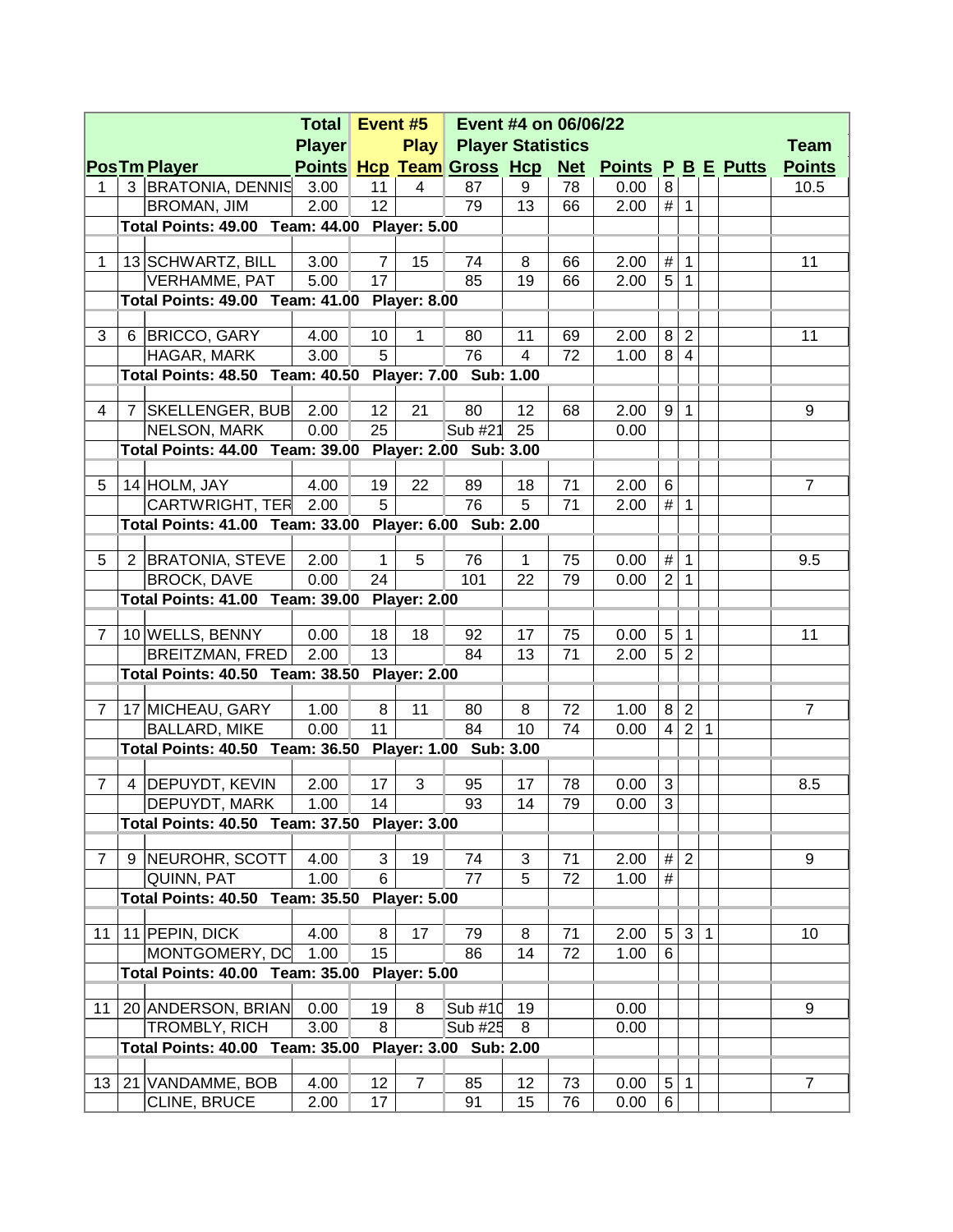|                   |              | Total Points: 39.00 Team: 33.00 Player: 6.00 |              |                 |                     |         |                         |    |      |                |                |            |
|-------------------|--------------|----------------------------------------------|--------------|-----------------|---------------------|---------|-------------------------|----|------|----------------|----------------|------------|
| 14                |              | 8 SHEA, KELLY                                | 1.00         | 5               | 20                  | 76      | 4                       | 72 | 1.00 | $\#$           |                | 4.5        |
|                   |              | MARSHALL, WAYNE                              | 3.00         | $\overline{3}$  |                     | 78      | $\overline{\mathbf{4}}$ | 74 | 0.00 | #              |                |            |
|                   |              | <b>Total Points: 38.00 Team: 34.00</b>       |              |                 | <b>Player: 4.00</b> |         |                         |    |      |                |                |            |
|                   |              |                                              |              |                 |                     |         |                         |    |      |                |                |            |
| 15                |              | 12 BIZEAU, NEIL                              | 0.00         | 14              | 16                  | 88      | 14                      | 74 | 0.00 | $\overline{4}$ | $\mathbf{1}$   | 9.5        |
|                   |              | STOCK, VIC                                   | 0.00         | 12              |                     | 89      | 10                      | 79 | 0.00 | 6              |                |            |
|                   |              | Total Points: 37.00 Team: 37.00              |              |                 |                     |         |                         |    |      |                |                |            |
|                   |              |                                              |              |                 |                     |         |                         |    |      |                |                |            |
| 16                |              | 18 CHOUNAIRD, DON                            | 1.00         | 13              | 10                  | 88      | 14                      | 74 | 0.00 | 5 <sup>5</sup> | $\mathbf{1}$   | 9          |
|                   |              | CHOUNAIRD, RON                               | 0.00         | 25              |                     | 109     | 23                      | 86 | 0.00 | $\overline{2}$ |                |            |
|                   |              | Total Points: 36.00 Team: 35.00 Player: 1.00 |              |                 |                     |         |                         |    |      |                |                |            |
|                   |              |                                              |              |                 |                     |         |                         |    |      |                |                |            |
| 17                | $\mathbf{1}$ | <b>CRETEN, CHARLIE</b>                       | 4.00         | 10              | 6                   | 80      | 10                      | 70 | 2.00 | $6 \mid$       | $\overline{2}$ | 8          |
|                   |              | GEREAU, GUY                                  | 0.00         | 15              |                     | 95      | 13                      | 82 | 0.00 | 3              |                |            |
|                   |              | Total Points: 34.50 Team: 30.50 Player: 4.00 |              |                 |                     |         |                         |    |      |                |                |            |
|                   |              |                                              |              |                 |                     |         |                         |    |      |                |                |            |
| 18                |              | 22 EBBESEN, JERRY                            | 2.00<br>0.00 | 18<br>16        | 14                  | 88      | 18                      | 70 | 2.00 | 6              |                | 7.5        |
|                   |              | MILESKI, BILL                                |              |                 |                     | 94      | 15                      | 79 | 0.00 | 3              |                |            |
|                   |              | Total Points: 34.00 Team: 32.00 Player: 2.00 |              |                 |                     |         |                         |    |      |                |                |            |
| 19                |              | 16 CLOUSE, KIM                               | 1.00         | 6               | 12                  | 79      | 6                       | 73 | 0.00 | 8              | 3              | 8          |
|                   |              | MORRISON, DAVE                               | 0.00         | 20              |                     | 95      | 18                      | 77 | 0.00 | 3              |                |            |
|                   |              | Total Points: 33.50 Team: 32.50 Player: 1.00 |              |                 |                     |         |                         |    |      |                |                |            |
|                   |              |                                              |              |                 |                     |         |                         |    |      |                |                |            |
| 20                |              | 15 PARIS, RANDY                              | 0.00         | 11              | 13                  | 86      | 10                      | 76 | 0.00 | 5 <sup>5</sup> | $\mathbf{1}$   | 8.5        |
|                   |              | NEGRINILI, DAN                               | 0.00         | 14              |                     | 87      | 12                      | 75 | 0.00 | 6              |                |            |
|                   |              | Total Points: 33.00 Team: 33.00              |              |                 |                     |         |                         |    |      |                |                |            |
|                   |              |                                              |              |                 |                     |         |                         |    |      |                |                |            |
| 21                |              | 19 WARREN, BILL                              | 0.00         | 28              | 9                   | Sub #26 | 28                      |    | 0.00 |                |                | 13.5       |
|                   |              | <b>GRAHAM, STEVE</b>                         | 2.00         | 16              |                     | 84      | 17                      | 67 | 2.00 | 7 <sup>1</sup> | $\mathbf{1}$   |            |
|                   |              | Total Points: 31.00 Team: 29.00 Player: 2.00 |              |                 |                     |         |                         |    |      |                |                |            |
|                   |              |                                              |              |                 |                     |         |                         |    |      |                |                |            |
| 22                |              | 5 COULLIARD, DWAY                            | 0.00         | 12 <sub>2</sub> | 2                   | 87      | 11                      | 76 | 0.00 | 9              |                | 10         |
|                   |              | <b>COULLIARD, LARRY</b>                      | 0.00         | 23              |                     | 102     | 21                      | 81 | 0.00 | $\overline{2}$ |                |            |
|                   |              | Total Points: 25.50 Team: 23.50 Sub: 2.00    |              |                 |                     |         |                         |    |      |                |                |            |
|                   |              |                                              |              |                 |                     |         |                         |    |      |                |                |            |
|                   |              | <b>Substitutes</b>                           |              |                 |                     |         |                         |    |      |                |                |            |
| Sub <sub>6</sub>  |              | HONGISTO, DALE                               | 0.00         | 5               |                     |         | 5                       |    | 0.00 |                |                |            |
| Sub7              |              | HOLM, JODY                                   | 0.00         | 8               |                     |         | 8                       |    | 0.00 |                |                |            |
| Sub <sub>8</sub>  |              | FOLCIK, GENE                                 | 0.00         | 11              |                     |         | 11                      |    | 0.00 |                |                |            |
| Sub9              |              | <b>CARTWRIGHT, TER</b>                       | 0.00         | 6               |                     |         | $\,6$                   |    | 0.00 |                |                |            |
| Sub10             |              | CARTWRIGHT, MAF                              | 0.00         | 12              |                     | 85      | 11                      | 74 | 0.00 |                | 9 1            | On team 20 |
| Sub11             |              | CARLSON, TROY                                | 0.00         | 4               |                     |         | $\overline{4}$          |    | 0.00 |                |                |            |
| Sub <sub>12</sub> |              | <b>BRATONIA, JEFF</b>                        | 0.00         | $\overline{7}$  |                     |         | $\overline{7}$          |    | 0.00 |                |                |            |
| Sub <sub>13</sub> |              | ERRKKLA, BRIAN                               | 2.00         | 12              |                     |         | 12                      |    | 0.00 |                |                |            |
| Sub <sub>14</sub> |              | OZIMKOWSKI, DEN                              | 0.00         | 21              |                     |         | 21                      |    | 0.00 |                |                |            |
| Sub15             |              | <b>PETERSON, MUD</b>                         | 0.00         | 14              |                     |         | 14                      |    | 0.00 |                |                |            |
| Sub <sub>16</sub> |              | <b>Richards, Buzz</b>                        | 1.00         | $6\overline{6}$ |                     |         | 6                       |    | 0.00 |                |                |            |
| Sub17             |              | <b>WEBBER, MARK</b>                          | 1.00         | $\overline{7}$  |                     |         | $\overline{7}$          |    | 0.00 |                |                |            |
|                   |              | GILLIS, MIKE                                 | 0.00         | $\overline{2}$  |                     |         | $\overline{2}$          |    | 0.00 |                |                |            |
| Sub <sub>18</sub> |              |                                              |              |                 |                     |         |                         |    |      |                |                |            |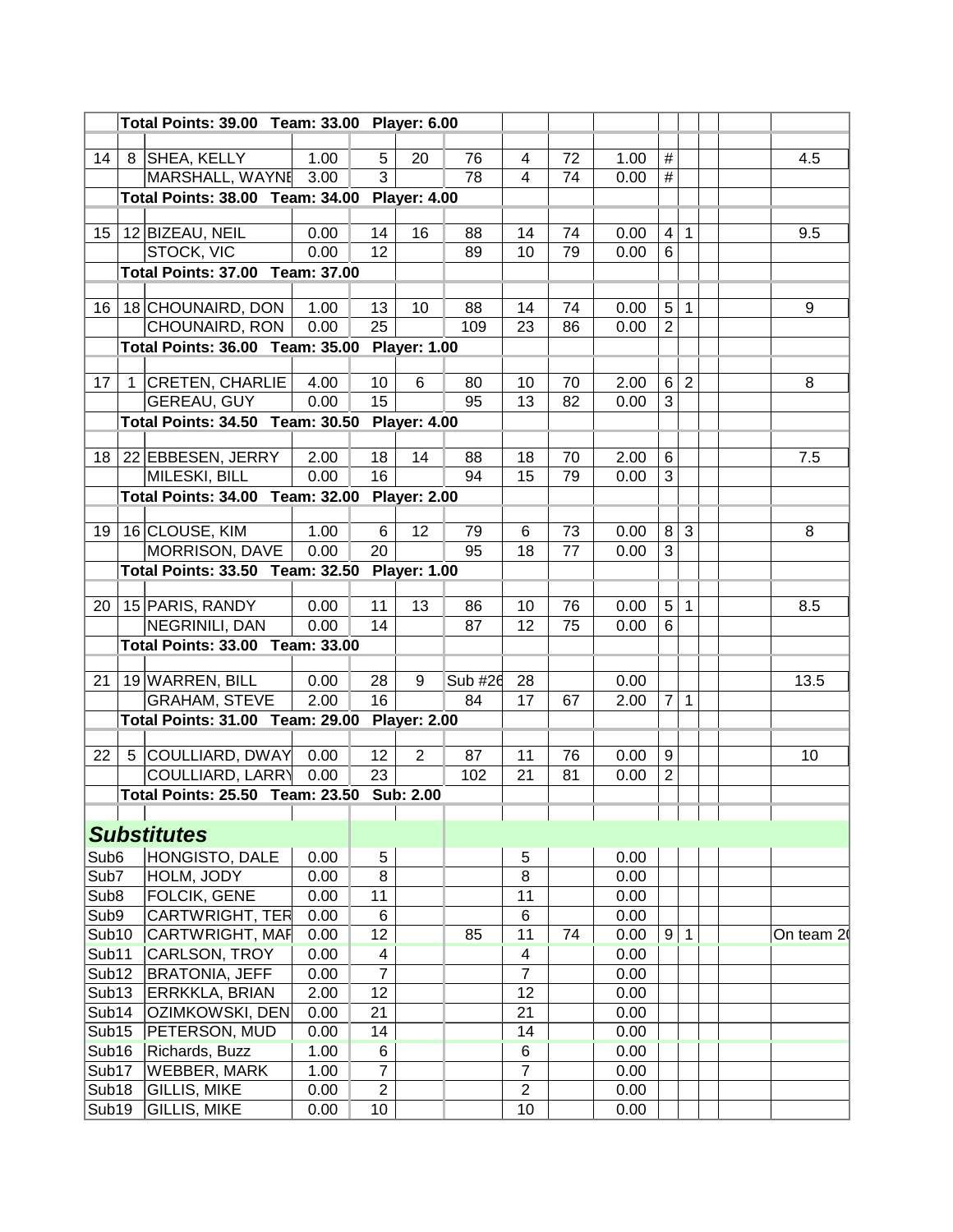| Sub <sub>20</sub> | KALLIO, MARTY          | 2.00 | 12 |    | 12 |    | 0.00 |   |     |             |
|-------------------|------------------------|------|----|----|----|----|------|---|-----|-------------|
| Sub <sub>21</sub> | BRICCO, DOC            | 3.00 | 14 | 86 | 14 | 72 | 1.00 | 8 |     | lOn team 7∥ |
| Sub <sub>22</sub> | <b>MCLAUGHLIN, TOM</b> | 2.00 | 10 |    | 10 |    | 0.00 |   |     |             |
| Sub <sub>23</sub> | <b>RICHARDS, BUZZ</b>  | 0.00 | 2  |    | 2  |    | 0.00 |   |     |             |
| Sub24             | WINDBERG, DAVE         | 2.00 | 7  |    | 7  |    | 0.00 |   |     |             |
| Sub <sub>25</sub> | SMITH, MATT            | 0.00 | 5  | 78 | 5  | 73 | 0.00 |   | 9 3 | On team 20  |
| Sub <sub>26</sub> | <b>STEMICK, DAVE</b>   | 0.00 | 17 | 94 | 18 | 76 | 0.00 | 6 |     | On team 1   |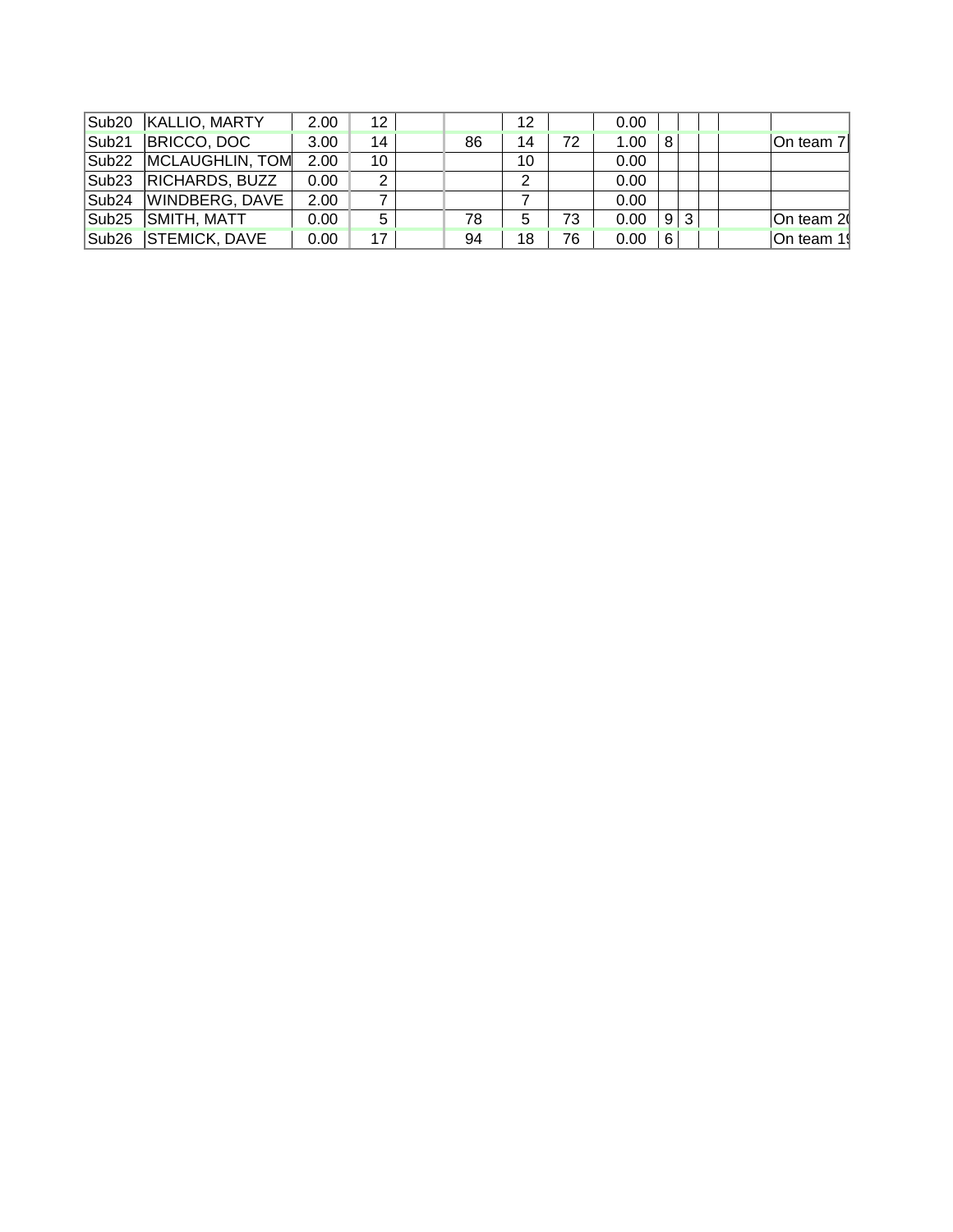